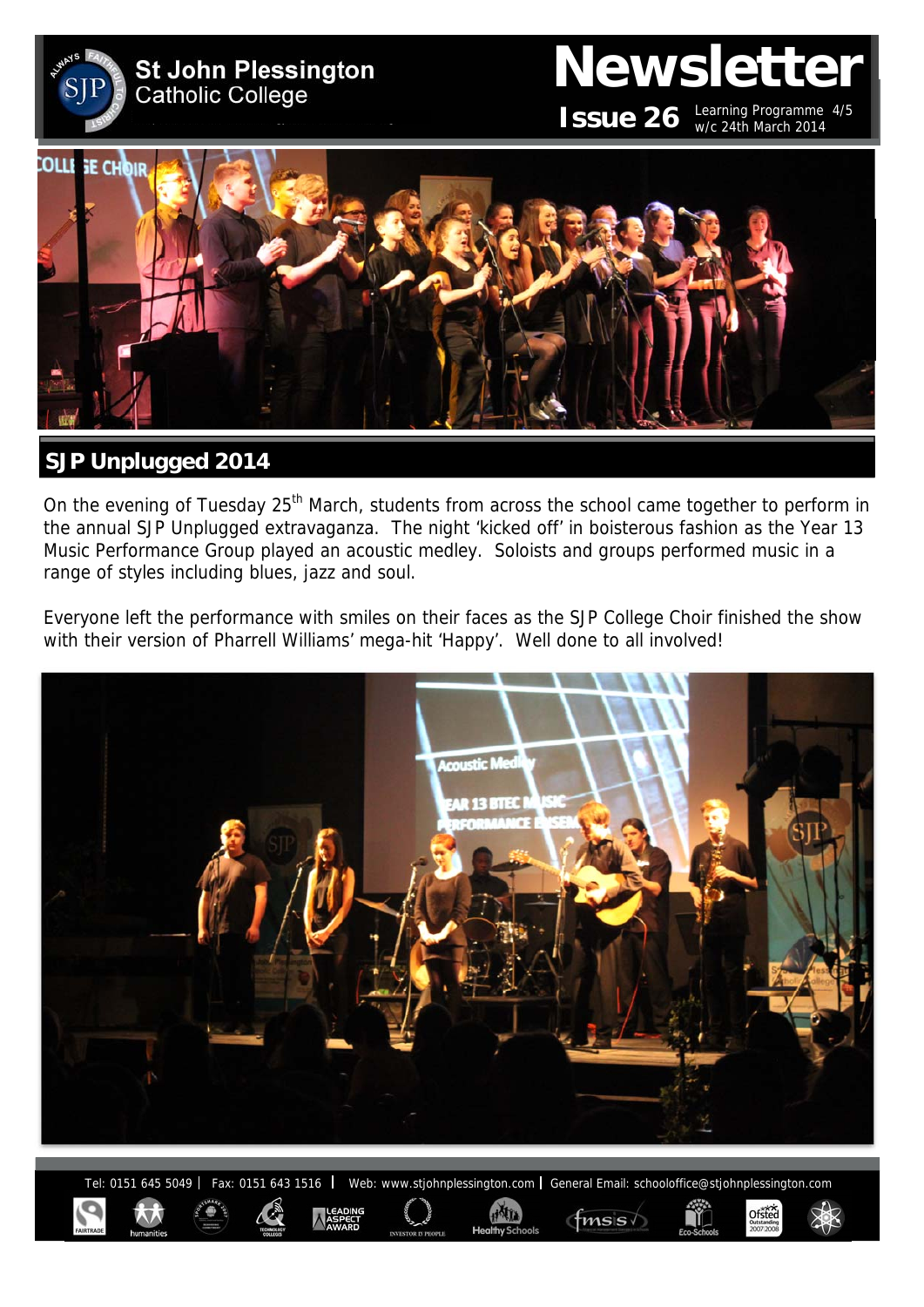### **Language Corner**

Can you solve the French anagrams below? Hint: you would use these when talking about a painting (think colours and shapes). The first five correct answers to Mr Passmore will win Vivo points!

| lebu               |  |
|--------------------|--|
| graone             |  |
| groue<br>récar     |  |
|                    |  |
| clanb              |  |
| ringalte<br>lecrec |  |
|                    |  |
| femor              |  |

#### **MFL Clubs**

Years 7 & 8 Homework Lunch Club every Tuesday during Academic Review. Get your pass from LA1 at break-time on Tuesday.

Years 8 & 9 French Club every Tuesday at 3.20pm  $\ln$  LA1.

World Film Club this Wednesday. Get your passes from MFL3 Wednesday break to avoid missing out!

#### **Vivo Rewards**

reward system, Vivo. Following a lot of discussion with the School Council, the new system was launched a fortnight ago with staff issuing a total of 30,000 points in the first



week. Pupils can gain points by participating in all aspects of school life including lessons, school clubs and revision sessions. Points are also rewarded for full attendance and punctuality.

Pupils are encouraged to log into their Vivo account to see their current points total. These points can be cashed in for many rewards including mobile top up vouchers, shopping vouchers and many other products, including some items from Argos. If you are having any issues with your Vivos, please see your form tutor.

Keep watching the weekly newsletter for more information.

# **SJP PTA Bedding Plant Sale**

<u>DRAAAAAAAAAAA</u>



SA SA SA SA SA SA SA SA

EQ.

ð.

 **St John Plessington Catholic College** 

**SJP PTA are holding their Annual**

# BEDDING PLANT SALE

on

# Saturday 3rd May 2014

SA SA SA SA SA SA SA SA SA SA

9.00am - 11.30am

In the College Dining Hall

If you wish to pre-order, please complete the attached Order Form (further copies available from the College Reception) and return to us by Friday 4th April 2014

#### **Wide choice of high quality plants available**

Last week saw the launch of SJP's new

ă deideide de de devreid **Attendance - 17/03/14 - 21/03/14** 



**Year 7 - 97.1% Year 8 - 94.2% Year 9 - 94.8% Year 10 - 95.3% Year 11 - 93.8%**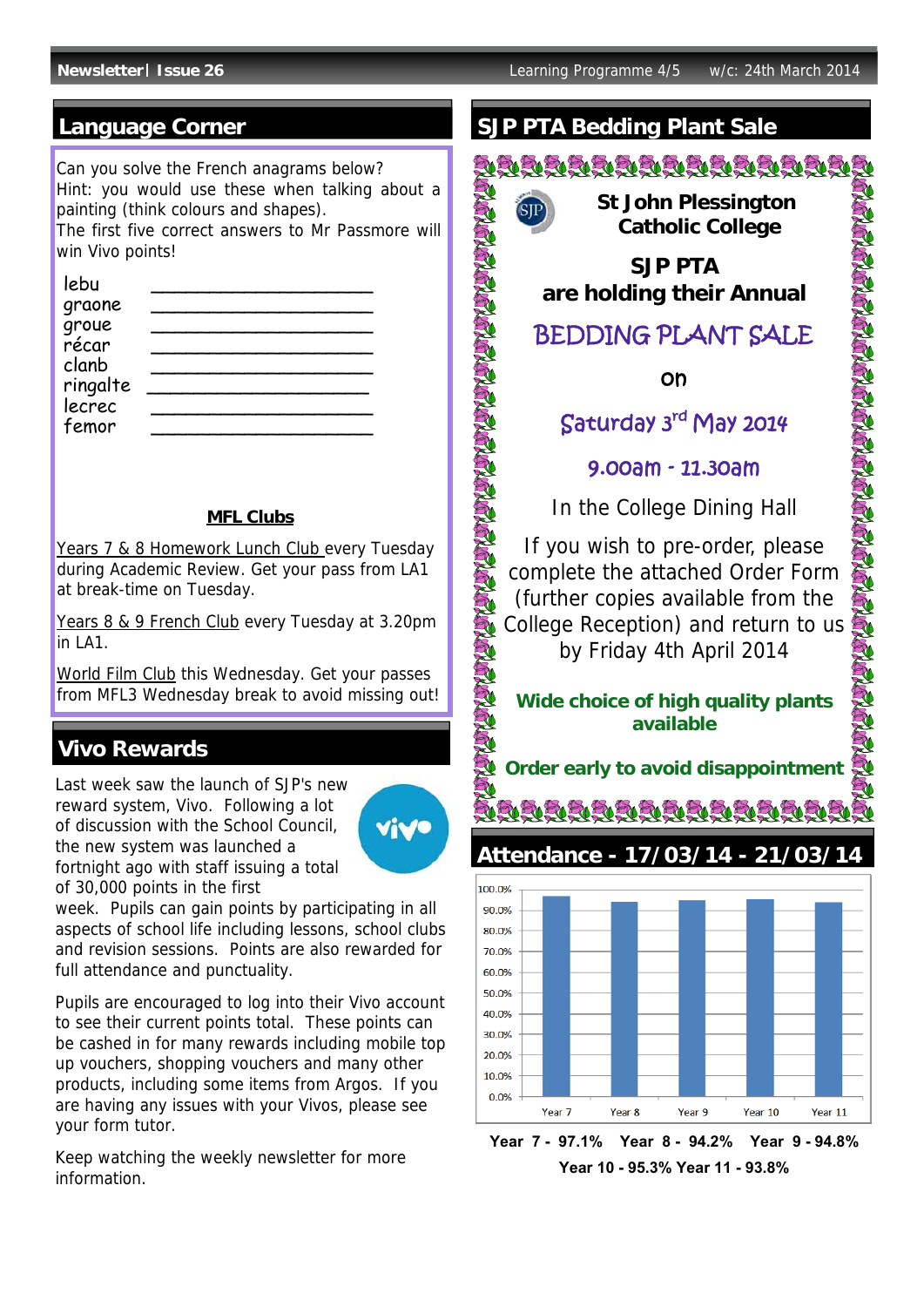## **SJP Library Events**

For the last two weeks, we have invited all form classes in Years 7, 8 and 9 to listen to staff reading aloud a book of their choice. This has been a valuable opportunity for our pupils to see that reading for pleasure is for everyone. We strongly believe that there is something out there for everyone to read – it is just a question of discovering what type of books you enjoy the most.

Staff have been enthusiastically sharing extracts, ranging from Mo Farrah's autobiography to David Walliams' Mr Stink and Demon Dentist! On St Patrick's Day, pupils were treated to a traditional Irish folktale, complete with hats and shamrocks! Thank you to all the staff who participated.

A further 26 pupils in Key Stage 3 took part in the 1 week reading challenge. Their task was to read the whole text within a week and review it for their form. The twist being that their book was a "lucky dip" – they had no idea what they would get! All the pupils rose to the challenge and agreed it had made them



experience and enjoy a book they may not have originally selected.

### **Year 8 Rugby**

The Year 8 rugby squad played in the quarter final of the Wirral Knockout Cup on Tuesday. They built on their previous outstanding form beating The Oldershaw Academy with an impressive 59-17 margin.



It was, once again, a huge effort by the whole squad, particularly in the defensive sense of the game, but leading from the front were Sean Fields, Jack Ward and an impressive Jamie Steele.

They will play their semi-final against Hilbre High School next week. Good luck!

#### **Coming Up**

- Sat 29th Mon 31st March Duke of Edinburgh Silver Expedition
- Mon 31st March English Liverpool 'Private Peaceful' Trip
- Wed 2nd April & Thurs 3rd April Wirral Food Bank collection. Please donate dried and tinned goods
- Sat 3rd May, 9.00am to 11.30am SJP PTA Bedding Plant Sale

| <b>GCSE Science after school revision sessions</b>                         |                                                                                                        |                                                                                        |  |
|----------------------------------------------------------------------------|--------------------------------------------------------------------------------------------------------|----------------------------------------------------------------------------------------|--|
| Day / Subject                                                              | <b>Core Science revision for unit 1</b><br>(Year 10 Core & Triple / Year 11<br>Triple / Year 11 resit) | <b>Additional Science revision for unit 2</b><br>(Year 11 Additional / Year 11 Triple) |  |
| <b>Tues: Biology</b><br>B1 exam 6th June<br>B2 exam 13th May               | <b>Foundation:</b> Sci 3 with Miss McMahon                                                             | <b>Foundation and Higher:</b> Sci 5 with<br>Miss Kemp                                  |  |
|                                                                            | <b>Higher:</b> Sci 4 with Miss Smith                                                                   |                                                                                        |  |
| <b>Wed: Chemistry</b><br>C1 exam 10th June<br>C <sub>2</sub> exam 15th May | <b>Foundation:</b> Sci 7 with Mr Ridler                                                                | <b>Foundation and Higher: Sci 1 with Mr</b><br>Lysaght                                 |  |
|                                                                            | <b>Higher:</b> Sci 13 with Mr Marsh                                                                    |                                                                                        |  |
| <b>Thurs: Physics</b><br>P1 exam 12th June<br>P2 exam 19th May             | <b>Foundation:</b> Sci 6 with Miss Greenhall                                                           | <b>Foundation and Higher:</b> Sci 7 with Mr<br>Gale                                    |  |
|                                                                            | <b>Higher:</b> Sci 8 with Mr Gettel                                                                    |                                                                                        |  |